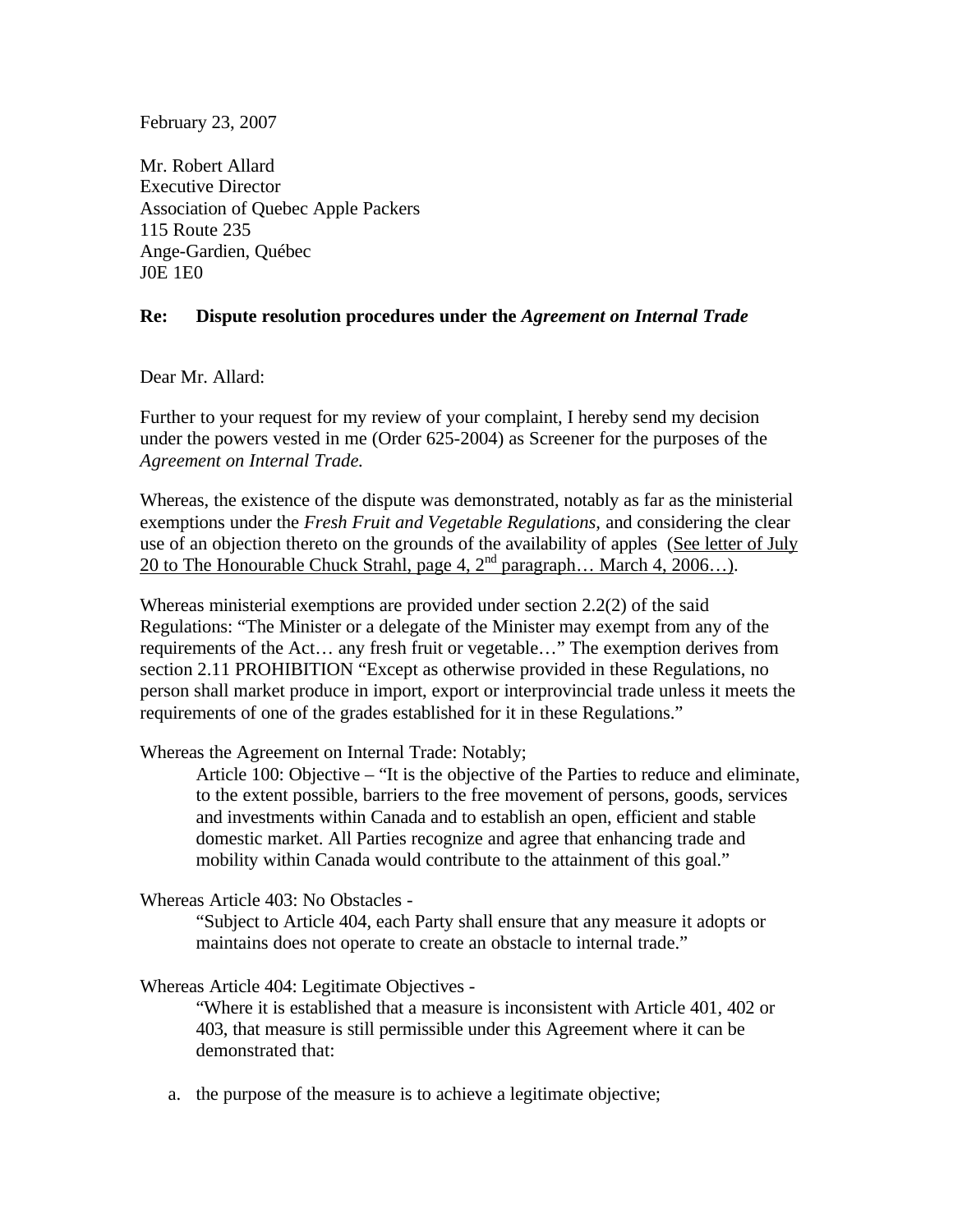- b. the measure does not operate to impair unduly the access of persons, goods, services or investments of a Party that meet that legitimate objective;
- c. the measure is not more trade restrictive than necessary to achieve that legitimate objective; and
- d. the measure does not create a disguised restriction on trade."

Article 404 may allow for the Parties' interpretation of the legitimate objectives. One must in particular question the existence of article 2.11 of the *Fresh Fruit and Vegetable Regulations* by taking into account the Agreement on Internal Trade and the merits of such a provision.

Article 902(4) stipulates that the Ministers of Agriculture agree to broaden the scope of Chapter Nine (Agricultural and Food Goods).

The Ministers of Agriculture of the Parties "shall, no later than September 1, 1997, complete a review of the scope and coverage of, and any recommendations for changes to, this Chapter with the objective of achieving the broadest possible coverage and further liberalizing internal trade in agricultural and food goods" in Canada.

The initial issues to be settled are specified in Article 902(5) "Measures relating to internal trade". The first paragraph refers the reader to two Annexes.

A- "Reports on Measures That May Affect Internal Trade" defines how the governments will settle their disputes with respect to regulations and standards and deals with certain specific issues to be resolved in the next three years. These issues are not addressed in the chapter but in a record of decisions by the Ministers of Agriculture referred to in the schedule. They specifically deal with the subject that concerns us: Resolution of issues related to bulk shipment of fresh fruits and vegetables;

Whereas, your request to the Party of Québec (letter dated September 14, 2006, to Yvon Vallières, Minister of Agriculture, Fisheries and Foods) to initiate dispute proceedings on your behalf, having been refused (letter dated October 12 to Robert Allard, Executive Director, Québec Association of Apple Packers,); thereafter your request to the Party complained against, the Government of Canada (letter to The Hon. Chuck Strahl, Agriculture and Agri-Food Canada, on July 20, 2006) to amend the *Fresh Fruit and Vegetable Regulations* by (suggestion) adding to article 2.1, paragraph (2), point a.2): " apples intended for packaging or processing unless a grade is used."

And whereas the reply from The Hon. Chuck Strahl, Agriculture and Agri-Food Canada (letter to Roland Lafont and Robert Allard, dated November 22, 2006) refers responsibility to the Canadian Food Inspection Agency (CFIA) to work with the parties concerned and the apple trade sector in order to find a solution.

Whereas, the agreement signed on March 4, 2006, between the members of the Canadian Horticultural Council (CHC) is not respected by one of the signatories, and whereas the CFIA does not have the authority to enforce the said agreement.